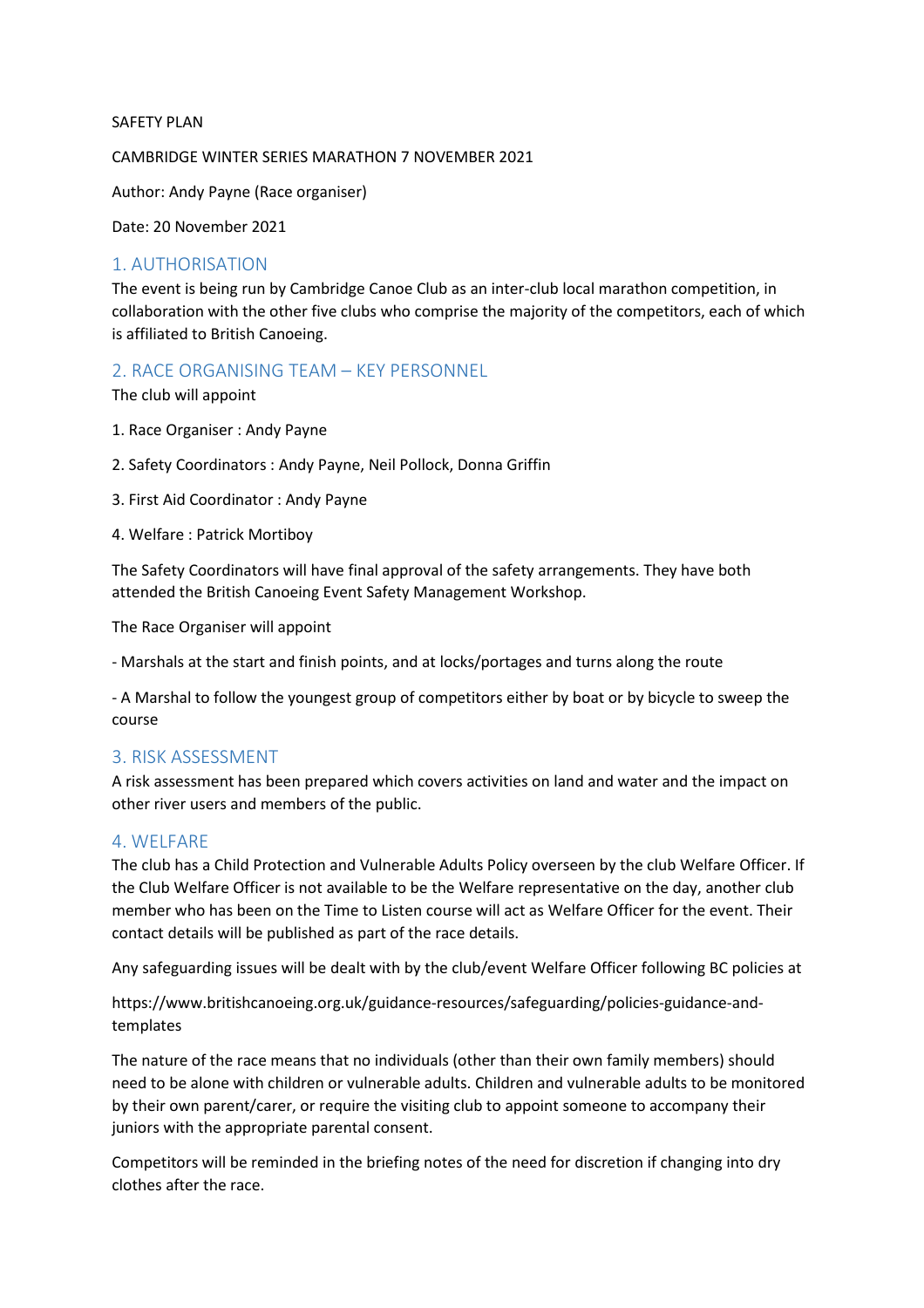# 5. INFORMATION DISTRIBUTION

### PARTICIPANTS

Risk Assessment and Safety Plan to be

- submitted to Punt Operators, Rowing Clubs, River Tour Operators
- published on the event page the Flatwater Racing Association website
- available for inspection by anyone on the day

Specific written instructions will be prepared for the marshals and safety boats including special attention to the Accident and Emergency Action Plan

Race briefing notes will be published on the website and circulated as an electronic document to those making bookings. Any last-minute issues will be drawn to the attention of team leaders and independents at booking in on the day.

### PUBLIC

Warning notices will be sent electronically to all known stakeholders operating on this stretch of river: Cam Conservators, Environment Agency, fishing clubs, boating clubs, Punt Operators, local residents.

# 6. RACE ENTRIES

Race details are published on the Flatwater Racing Association website. Entries are permitted on the day.

Participants are registered onto a computer spreadsheet.

The majority of participants attend as part of a club team and must be endorsed by their club's appointed Team Leader. Under 18s who are not part of a club team must be endorsed and accompanied by a responsible parent or guardian. All those attending other than as members of one of the organising clubs must show evidence of personal membership of British Canoeing.

Data will be held in line with the FRA and CCA Privacy Policies.

## 7. VEHICLE AND TRAILER ACCESS ROUTES

Visitors with mobility impairments may park on the car park Disabled parking spaces. Most competitors and spectators visiting by car will park at the local car park. At the key times for vehicles entering and leaving, the car park entrance will be supervised.

# 8. BOAT STORAGE ARRANGEMENTS

There is ample open space on which boats can be placed safely on the ground.

# 9. BOAT CHECKING

Boats must have sufficient buoyancy to remain afloat and support the crew in the event of a capsize, and this must be provided by fixed flotation material or sealed bulkheads. Team Leaders are required to check the craft used by their team members. Paddlers and team leaders will be reminded of this in the pre-race instructions and any boat noticed to be non-compliant will be disqualified.

## 10. LAUNCHING AND LANDING PROVISION

There are adequate landing stages at the start and finish, and at the portages along the route.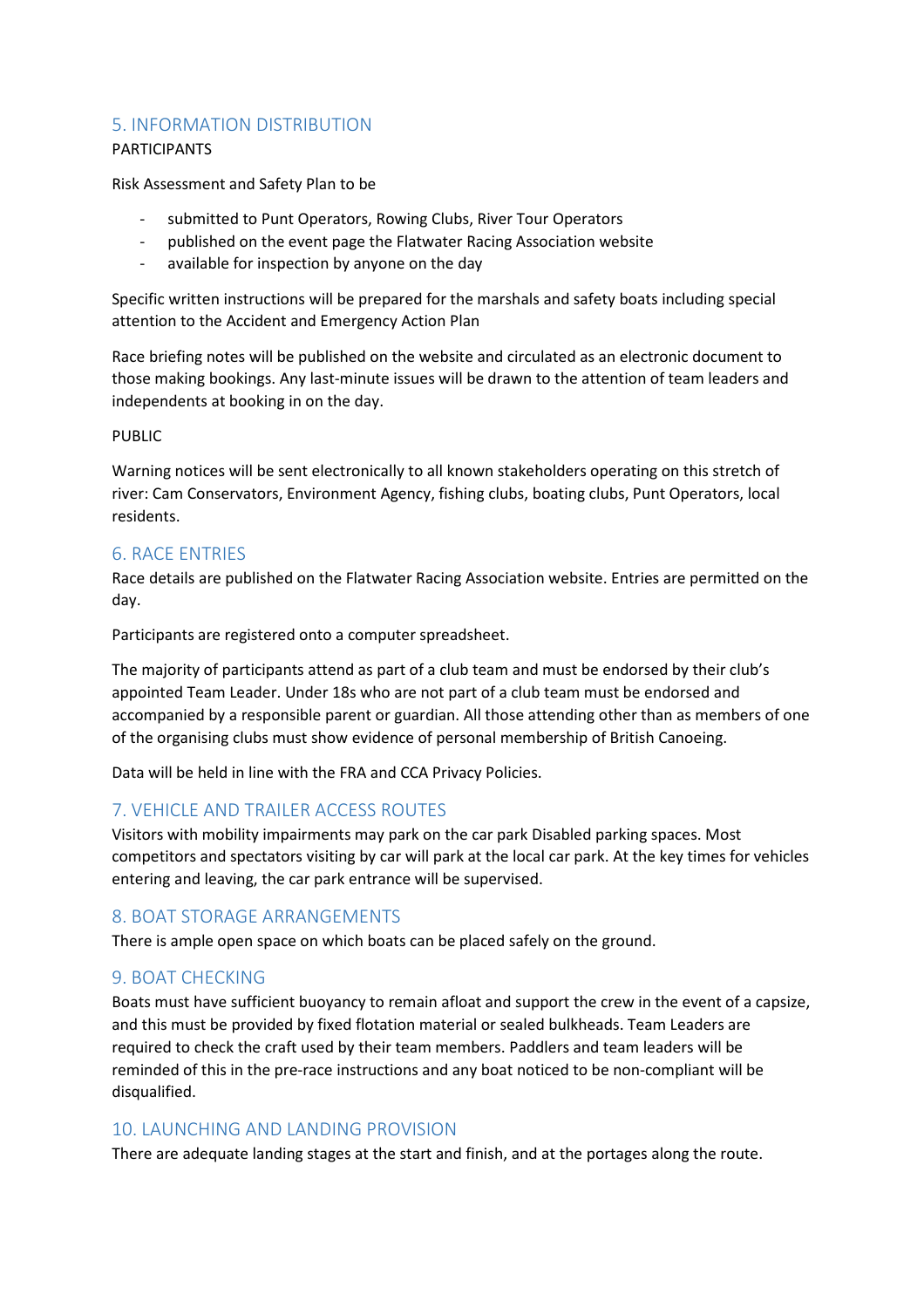# 11. CIRCULATION PATTERNS TO BE FOLLOWED AT ALL TIMES DURING THE PERIOD OF RACING AND WARM-UP, WARM-DOWN

While warming up and cooling down, paddlers will be advised to keep river right.

# 12. WHEN AND WHERE PADDLERS / TEAMS CAN PRACTICE, WARM UP AND COOL DOWN ON THE WATER

All paddlers on the short/middle distance courses will have the opportunity to warm up on their way from the launch points to the start line. Paddlers will have the opportunity to warm up by paddling further up stream from the holding point.

# 13. BUOYS

Buoys are placed at each turn.

# 14. ANY SPECIAL POINTS OF DANGER ON OR NEAR THE COURSE

Locks/portages are the greatest points of risk, particularly the two portages which pass pedestrian pathways.

# 15. MARSHALLING INSTRUCTIONS AND CONTROL

Marshals are stationed at turns and locks/portages, with additional marshals specifically to supervise the path crossings. If there are particular hazards on the day (trees down or other obstructions) the organiser will consider marking and/or stationing an additional marshal.

Start/finish marshals have the use of a loud hailer if required. Marshals will be in touch with Race Control by mobile phone.

## 16. SAFETY BOAT TYPE, NUMBERS AND LOCATIONS

At least one safety boat will follow the youngest paddlers (and less stable boats) around the short course.

## 17. SAFETY EQUIPMENT REQUIRED FOR THE COMPETITION

The on-water safety marshals will use equipment (including buoyancy aids) provided by themselves and/or CCC. The club will supply throw lines and high visibility bibs to the bank marshals.

## 18. FIRST AID POSITIONS

There will be a first aid point in the clubhouse and a nominated first aider will be available. Small first aid kits will be issued to marshals along the course.

## 19. MEDICAL SUPPORT ARRANGEMENTS

If medical support is required we shall call 112 or 999.

## 20. SUMMONING HELP

There is no on-site telephone. Minor injuries will be dealt with by the designated first aider based at the clubhouse. For major injuries/incidents, Marshals will have mobile phones which can be used to dial 112 or 999.

# 21. CANCELLING OR SUSPENSION OF THE COMPETITION

If the competition is cancelled or suspended, this information will be distributed as soon as possible to all Team Leaders and published on the Cambridge Canoe Club and Flatwater Racing Association website where the original race details appeared.